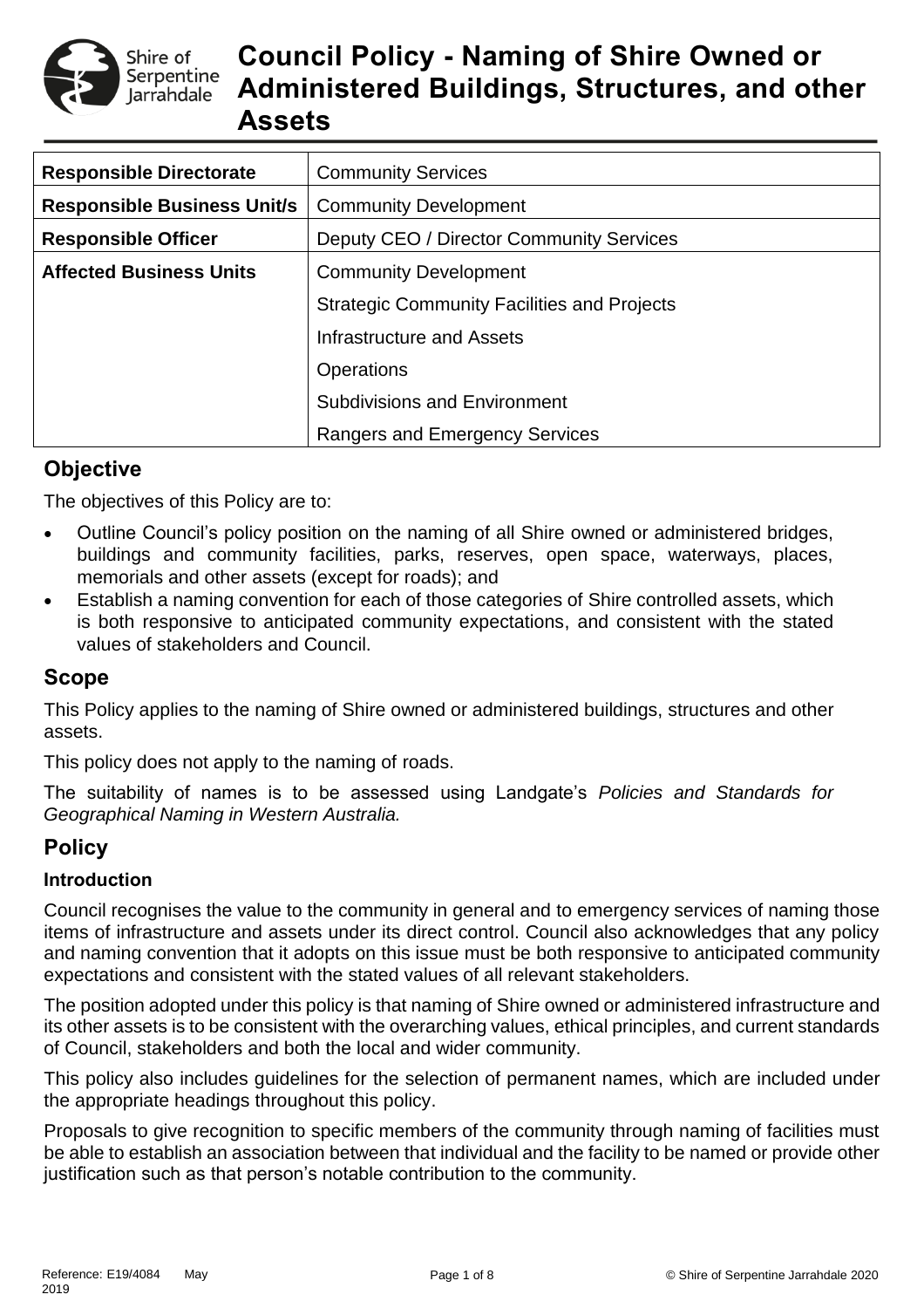

All requests for naming under this policy will first be assessed in accordance with Landgate's *Policies and Standards for Geographical Naming in Western Australia* and referred to Landgate's Geographic Names Team before being presented for consideration by the Arts, Culture and Heritage Advisory Committee who will make recommendation to Council regarding the request.

Although this policy does not apply to bridges, waterways, reserves, other assets or infrastructure which are controlled or managed by other authorities, the Shire will use this policy to quide a response to a referral or invitation to comment made by that other authority.

# **Request to name a Shire owned or administered facility**

Any member of the community or Council may initiate a request for naming or renaming of existing Shire owned or administered facilities.

Anyone seeking to name either a new facility or an existing facility which has not yet been allocated a permanent name must submit their proposal on the 'Application to Name or Rename a Shire Owned or Administered Facility form' and include both detailed reasons and research material in support of that proposal. When proposing to name a Shire owned or administered facility after a person, the applicant must also demonstrate that the person is of good repute and not likely to be the subject of controversy.

Each submission must be accompanied by a map or diagram which clearly shows the location of the facility for which the name is being proposed relative to readily identifiable features such as roads, parks, waterways, permanent structures, dominant landscape elements and the like.

The name proponent is expected to ensure that all material supplied to the Shire is accurate, objective and not a distortion of actual facts. The proponent may be required to provide additional evidence or research material to further substantiate the proposal.

Where proposals are found not to be consistent with this policy or the *Policies and Standards for Geographical Naming in Western Australia*, the proposed name will not be considered further.

### **Facility specific provisions**

### **Bridges**

In regards to naming of bridges, emphasis should be placed on significant structures, and the naming of minor structures such as pipes and culverts is generally to be avoided. It will be at Council's discretion whether a structure is worthy of naming. However, naming of minor structures may be considered where there are compelling cultural or community reasons or the structure is in an area of local significance.

Consideration will also be given to dual names for a bridge as a way of recognising more than one person, place or event of importance to the community; most commonly to recognise both European and Indigenous heritage.

When proposing names for bridges the following are to be considered for their relevance:

- *a) Name(s) of historic significance;*
- *b) Names of families who have had a long association with the locality or pioneers of the area;*
- *c) Names of service personnel from the area that have died serving Australia;*
- *d) Indigenous connections;*
- *e) Names of respected community members of considerable service (20 years or more) who are / were resident or working within the area;*
- *f) Names which commemorate a special event or occurrence;*
- *g) Names which recognise a place;*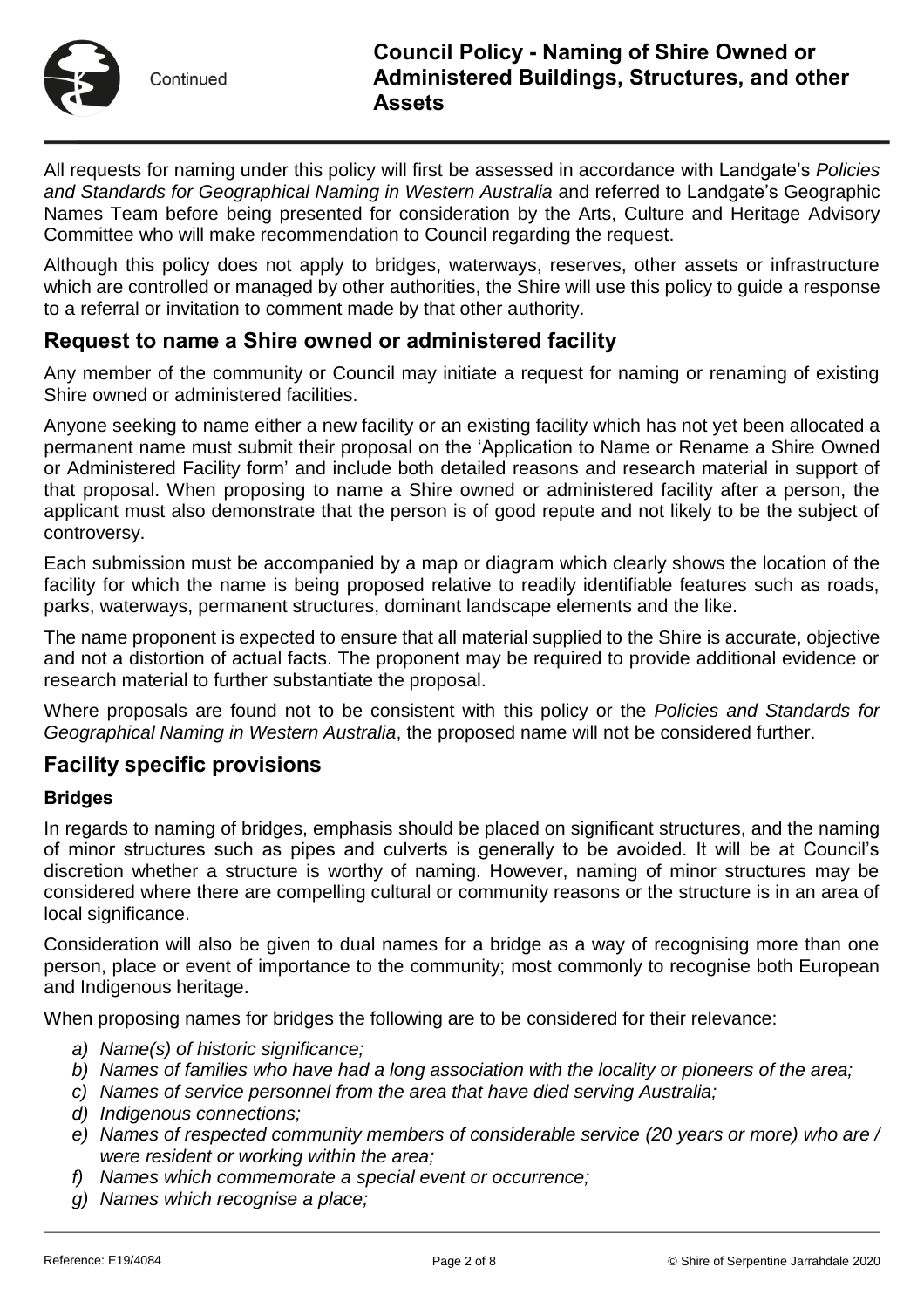*h) Names of persons may include 'nicknames'.*

# **Buildings and community facilities**

Names for buildings and community facilities would normally be allocated in a way that reflects the location, geographical or historical context of the land on which the facility is erected. In some instances it may be appropriate to consider an expanded scope.

When proposing names for buildings and community facilities the following are to be considered for their relevance:

- *a) Historic landmarks;*
- *b) Geographic features such as a nearby mountain or creek;*
- *c) Locality of the land;*
- *d) Australiana, including locally found flora or fauna species;*
- *e) Persons with a historical connection to the land or area;*
- *f) Indigenous connections;*
- *g) Names of pioneering families and long-term residents (20 years or more);*
- *h) Names of respected community members of considerable service who are / were resident or working within the area.*

#### **Rooms and building features**

Features of, and within, buildings and community facilities, (e.g., a room, courtyard or garden), may also be named. Names for these types shall be selected from the same criteria as for "Buildings and Community Facilities". Naming of rooms and features within the one building or community facility would normally be required to adopt one constant theme which has direct links to the name of the overall facility itself.

#### **Parks, reserves and other open space**

Where a substantial parcel of land has been gifted or bequeathed as public open space by an individual (not including land dedicated to the Shire as part of a development approval or subdivision), a request for the land to bear the name of that benefactor may be considered.

Where parks provided at different times abut one another, the additions shall assume the name of the adjacent previously named park. Where a small part of a planned larger park is dedicated to public use at the early stages of a development, this may be grounds for delaying the permanent naming of that facility to a later time. A proposal for permanent naming (of the combined parks) may be made by a development proponent at the time associated with dedication of the later park.

Generally, parks on opposite sides of the same public road or major waterway are to have different names. An exception to this is linear linkage park, which may retain the one name for its complete length despite the fact that it may be severed at one or more locations by roadways and/or major waterways.

When proposing names for park, reserve and other open space the following are to be considered for their relevance:

- *Persons with a historical connection to the land or area;*
- *Indigenous connections;*
- *Names of pioneering families and long-term residents (20 years or more);*
- *Names of respected community members of considerable service who are, or were resident or working within the region (20 years or more);*
- *Historic landmarks;*
- *Persons having prior ownership of a substantial part of that land for a significant period of time;*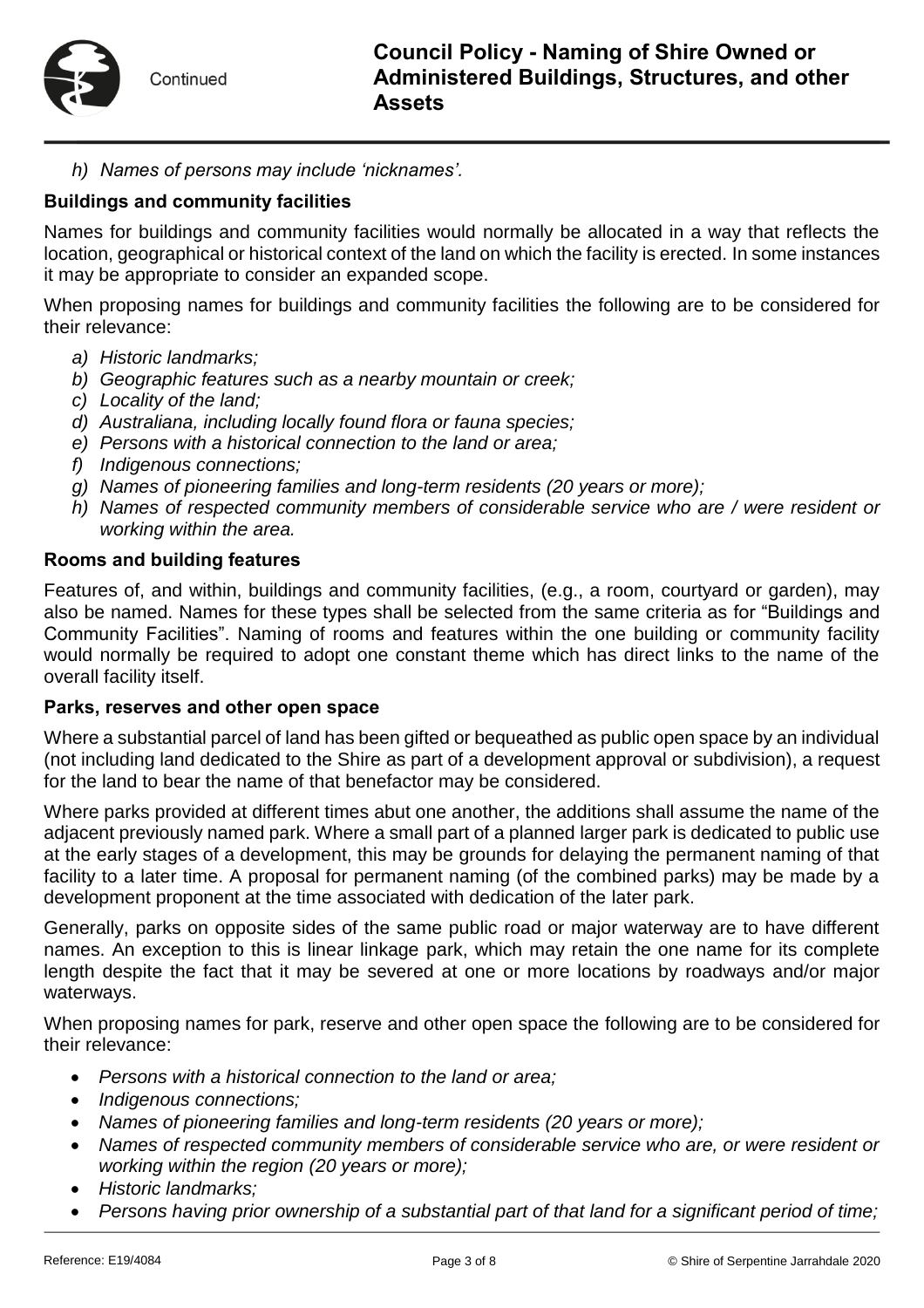

- *Persons having made a significant financial or "in kind" contribution to the park;*
- *Recognition of a bequeathed or gifted parcel of land for open space;*
- *Local fauna, flora or geographic features;*
- *Locality of the land.*

#### **Sporting complexes**

The hierarchical level of a sporting complex is to be clearly reflected in its name. For example, facilities of regional significance shall have this indicated within the name, whereas a smaller local facility catering for sport on a much smaller scale should reflect its subordinate/local status.

Naming shall generally be consistent with the significance of the facility and the criteria used for naming Parks, Reserves and Open Space. In instances of local level facilities catering for one sport only, naming relevant to that sport or use may be appropriate.

#### **Sports fields**

Where opportunities arise to sub-name fields, courts and ovals within a sporting complex, Council acknowledges that it would be fitting for each particular field or court to bear the name of a sports person, member or volunteer of the sports organisation having the predominant use of that field or court, who has provided a significant contribution to the organisation or has been a representative of that sport and can be shown to be of good character.

Sub-naming of a field within a complex having only one playing field is permissible if it can be shown to Council's satisfaction that the sub-naming is not likely to cause an unacceptable level of confusion to potential patrons of the sporting complex and its associated facilities.

When proposing names for sports fields or courts, the following are to be considered for their relevance:

- *a) Sports persons of high achievement within the organisation the field or court is associated with;*
- *b) Long serving and respected administrators or volunteers within the sport or organisation the field or court is associated with;*
- *c) Sports persons of high achievement within the sport of which the organisation is associated.*

Before undertaking the naming of any field pursuant to this policy, the sports organisation seeking the sub-naming must:

- *Conduct due diligence and character checks on the person after whom the field is to be named;*
- *Supply the Shire with details of their findings on the character checks;*
- *Supply the Shire with copies of the minutes of the organisation meeting proposing the naming;*
- *Supply the Shire with supporting reasons for the proposed naming of the field;*
- *Provide the Shire with a layout plan clearly showing the location of the field to be named within the overall sporting complex.*
- *Await written approval to undertake the naming of the field.*

#### **Waterways**

Most waterways come under the direct control of authorities outside of the Shire. For those that do fall under the Shire's control, a unique name may be allocated to each individual waterway or tributary to a main waterway.

Generally, naming would be undertaken in a way that reflects the location, geographical or historical context of the land through which the waterway flows.

Waterways are to be named in a way that clearly identifies with one or more of the following:

*a) Historic landmarks;*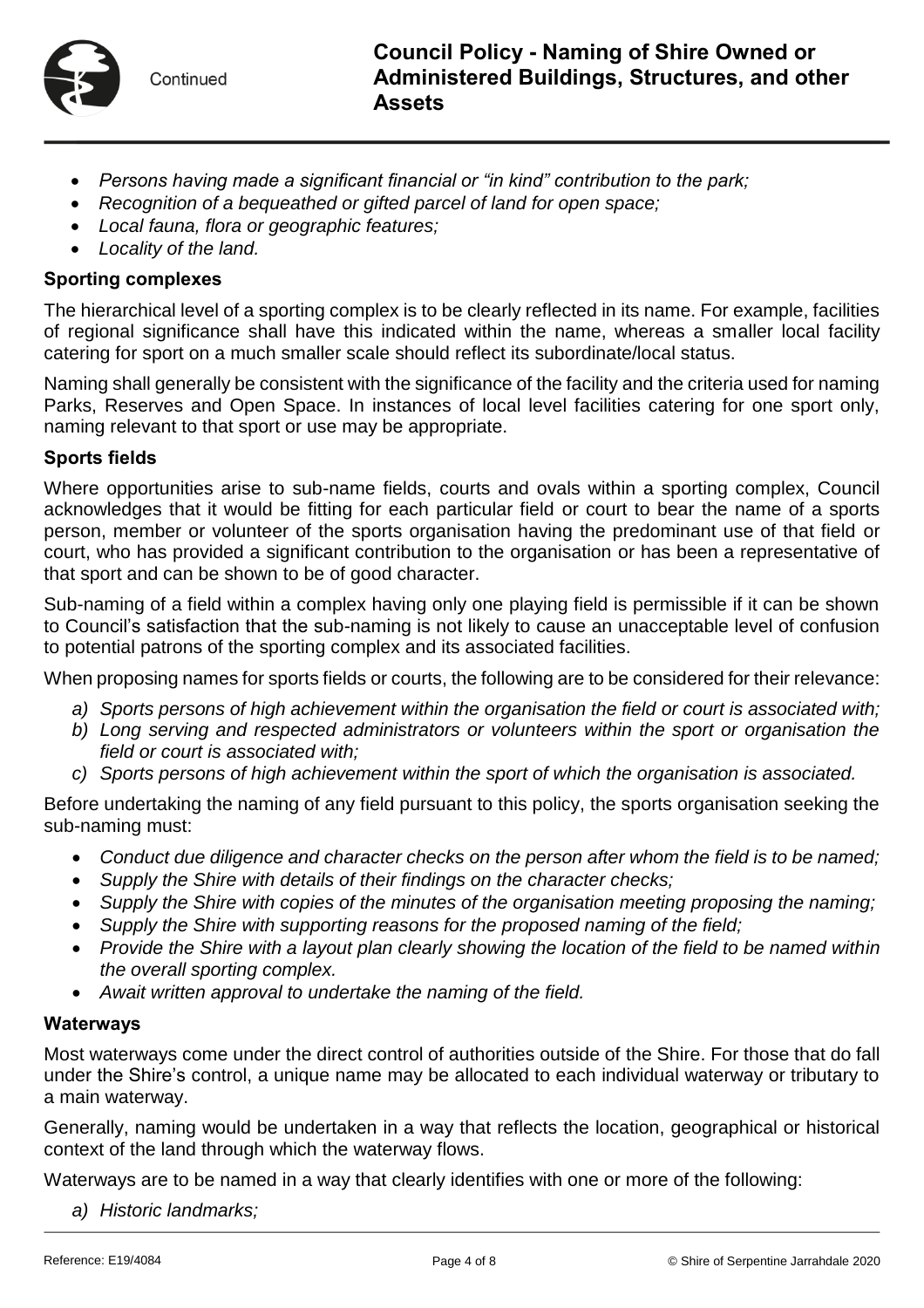

- *b) Location of the feature being named;*
- *c) Local fauna, flora or geographic features;*
- *d) Persons with a historical connection to the land or area (20 years or more);*
- *e) Indigenous connections;*
- *f) Names of respected community members of considerable service who are / were resident or working within the area (20 years or more).*

### **Naming of places**

Council will consider proposals to name places within open spaces. A name allocated to any place within a park or open space must be appropriate, be in context, and not include the word "Park" or "Reserve".

### **Duplication of naming**

Facility names are not to be duplicated anywhere within the region and duplication of names of existing facilities within adjacent local authority areas is to be avoided wherever practicable. Further, a similarity between the names of different facilities is also to be avoided, (e.g., "Freshwater Park" and "Freshwater Place" are to be avoided wherever possible even though they may be in well separated parts of the Shire).

Facilities named after individuals having similar names shall be accepted provided that they are well separated, (e.g., "Bill Jones Park" in one locality and "Fred Jones Park" in a different and non-adjoining locality).

### **Community engagement for naming (and renaming) proposals**

The scope of community engagement to be undertaken will be determined by the Shire on a case-bycase basis, having particular regard to anticipated community sensitivities and the results or scope of other recent consultation activities undertaken in the local community or area. In those instances where public advertising of a naming proposal is deemed to be warranted, it will be carried out by the Shire.

In order for submissions to be given due consideration, the person giving the response to the advertised naming must ensure that it:

- *is made in writing;*
- *is received by the Shire prior to expiry of the advertising period; and*
- *fully articulates the reasons for supporting or opposing the proposed naming.*

### **Installation of name plates, signs**

Once a permanent name has been assigned to a Shire owned or administered facility, a suitable plaque, name plate, sign or other similar device will be displayed stating the allocated name and, if warranted, explanatory information, or abbreviated history outlining the basis for the name. All such devices shall comply with the Shire's standards, and/or be appropriate and applicable to the context of the facility, and may only be installed with the prior approval of the Shire.

Note that explanatory information in the context of major projects and partnerships specifically includes details such as:

- *a) Date of opening or unveiling;*
- *b) The Shire's current logo;*
- *c) Names of persons opening the place or unveiling the plaque;*
- *d) Names of partner organisations or sponsorships;*
- *e) Logos of others as may be relevant;*
- *f) The official name of the building or project; and*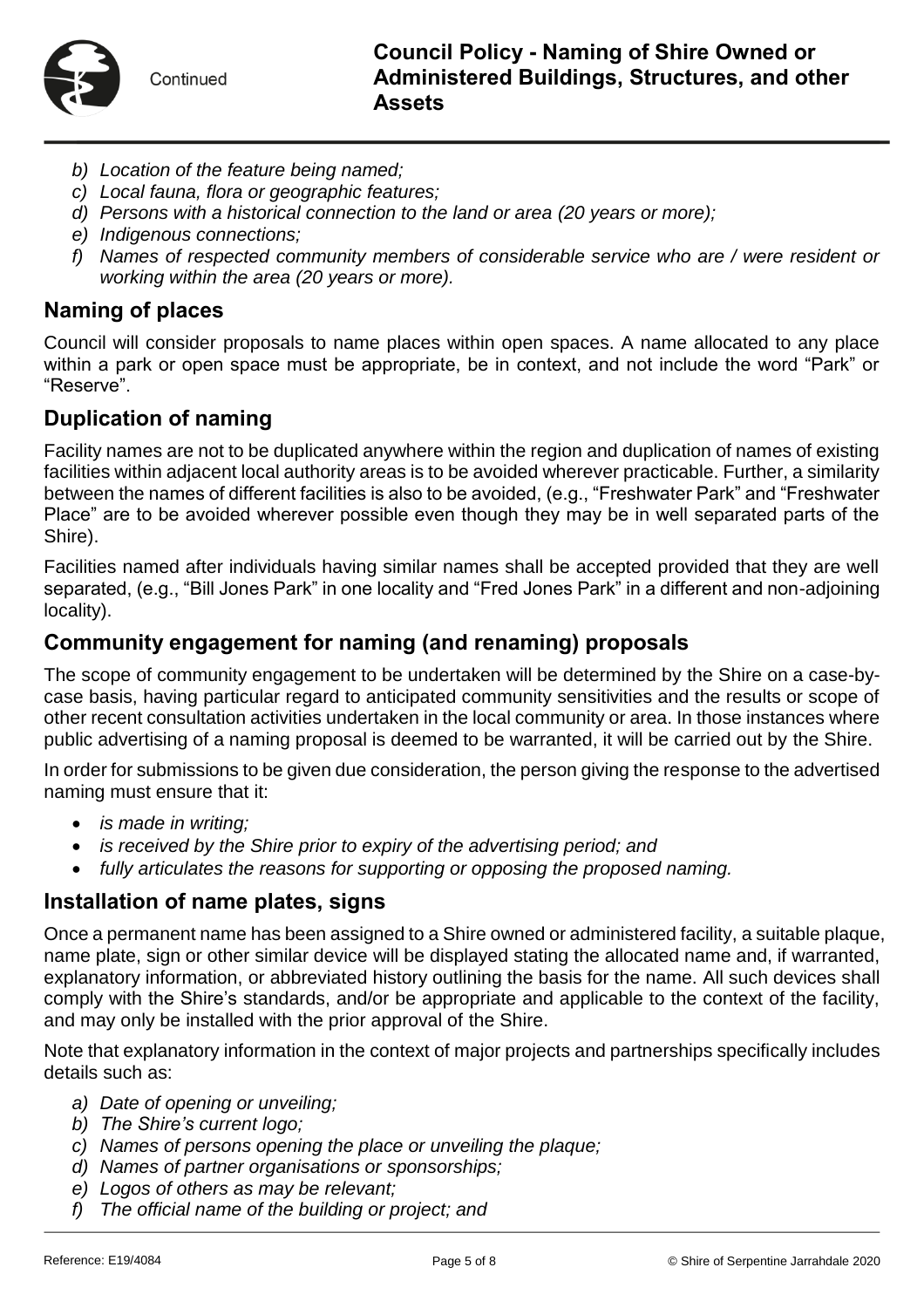*g) Any other wording relevant to the project which the Shire considers is deserving of display.*

# **Recording of names**

The Shire shall maintain a register of all interim and permanent names allocated to bridges, buildings and community facilities, parks, reserves, open space, waterways, and places under its direct control. However, using its sole discretion, the Shire may also include names and details of facilities outside of its control in that names register.

The register shall include the reasons or basis for selection of each name, related historical information, and references to related documentation to ensure the names of these facilities are selected and managed in a consistent, accountable and logical manner which aims to prevent undue confusion and duplication of names.

# **Assessment of applications**

Due consideration will be given to every proposal to permanently name facilities. However, approval of a proposal to permanently name is only likely to be given in instances where Council is satisfied that the proposal:

- *meets all relevant criteria within this policy,*
- *where applicable, is accepted by the nominee or related persons,*
- *withstands assessment and diligence searches conducted by the Shire,*
- *meets the Policies and Standards for Geographical Naming in Western Australia, and*
- *is accepted by, or within, the community.*

Proposals for permanent naming shall be subject to relevant levels of community engagement as outlined in this policy. All submissions received during the community engagement period shall be considered before a final decision is made by Council on the naming proposal. Council may approve the proposed name, amend the proposed name, or reject the proposal.

### **Notification of new or revised names**

The official name of each asset which is owned or administered by the Shire at any point in time is the name listed for that particular asset in the Shire's Asset Names Register at that time.

In those instances where a name has been proposed by an entity outside of the Shire or some public consultation has been undertaken, those entities seeking the name allocation or involved in the public consultation will be notified of Council's final decision on the proposal.

Similarly, Emergency Services, Mundijong Public Library Community History Collection and all other external organisations that the Shire has formally agreed to keep informed of naming will be notified of new or amended names in a timely manner.

# **Renaming**

From time to time, there are circumstances for considering new names. Renaming is discouraged however a naming of Shire owned or administered buildings, structures and other assets may be renamed upon request or at Councils discretion if:

- *the person/body/entity after which the park was named has been discredited or dishonoured;*
- *there is very strong community desire (i.e. over 100 submissions) for a name change;*
- *the name is duplicated elsewhere in the Council area;*
- *it has been found that the information submitted regarding the naming of the park is factually incorrect;*
- *the name is no longer appropriate in historical or geographical terms;*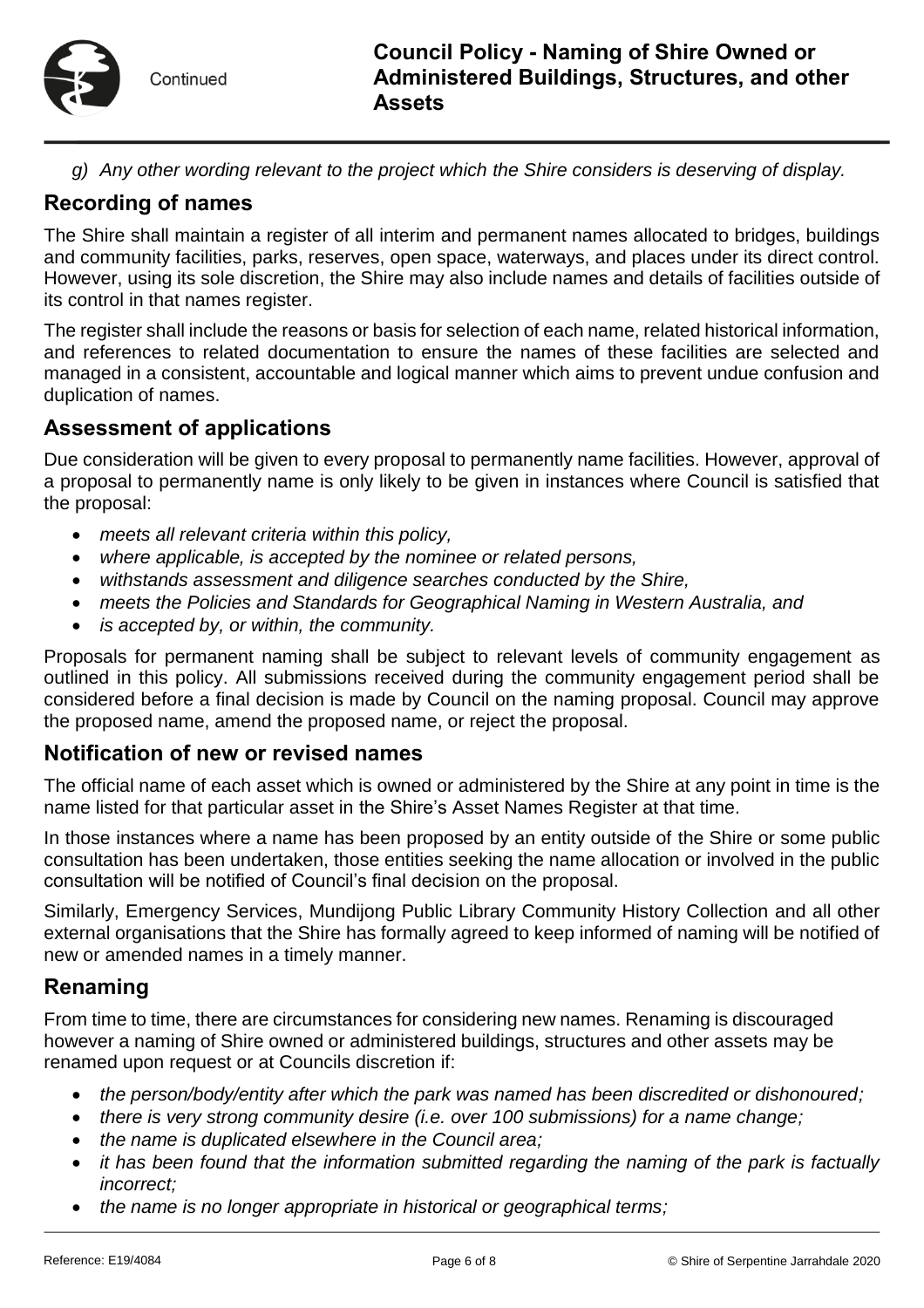

- the name is no longer appropriate because it is likely to cause distress to members of the *community; and*
- *any other reason deemed appropriate at Council's discretion.*

Any proposal to rename a park or reserve must follow the procedure to name a park previously outlined in this policy.

# **Definitions**

**Bridge** a structure of significant dimension and magnitude which is built across a river, creek, waterway, road, rail or other thing for the primary purpose of allowing people or vehicles to cross.

**Buildings and Community Facilities** one or more roofed structures which are enclosed by walls and are established by the Shire for use predominantly by the Shire or the community. The term includes, but is not limited to, administration buildings, libraries, galleries, museums, theatres, day care facilities, community centres, refuges, respite care facilities, clubhouse facilities, public amenity buildings and roofed parking facilities.

**Room** an enclosed space established for public or private gatherings within a building.

**Park** an area of Shire controlled open space primarily dedicated to public use for informal recreation purposes.

**Reserve** open space that contributes to community wellbeing principally through environmental qualities and provides opportunities for nature-based recreation. The term also includes land acquired for local government purposes, such as drainage reserves.

**Open Space** any public space, other than a road, that is open to the sky and contributes to community wellbeing principally through its aesthetic qualities and opportunities for recreation within an urban or rural setting.

**Sporting Complex** an area of open space primarily dedicated to public use for sporting activities, both formal and informal, which may also provide for some passive recreation opportunities.

**Sports Field** an area of land formally and permanently marked or set aside for the playing of organised sport which is managed by the Shire or a sports organisation recognised by the Shire.

**Waterway** includes gullies, lakes and dams, wetlands, crossings and similar. These may be naturally occurring or constructed.

**Place** a readily distinguishable element of, or within, a park or other open space. The term does not include a sports field.

**Pathway** a clearly identifiable track, trail or other developed access route through an open space area which is dedicated primarily for use by pedestrians, cyclists, horse riders and the like for non-motorised recreational or commuter purposes.

**Community Infrastructure** any public furniture within an open space area or the surrounds of a community facility. The term includes, but is not limited to, seats, benches, shelters, barbecues and the like.

**Memorial** any monument, commonly accompanied by an explanatory plaque, sign or inscription, which has as its primary purpose, the recognition of individuals or groups for their eminence and outstanding community endeavour across the region, or of events or incidents pertaining to, or of relevance to the region. A commemorative plaque alone is not a memorial.

**Commemorative plaque** any plaque which is affixed to either its own integral support structure or a seat, table, shelter or other structure located within a Shire owned or administered space, and which